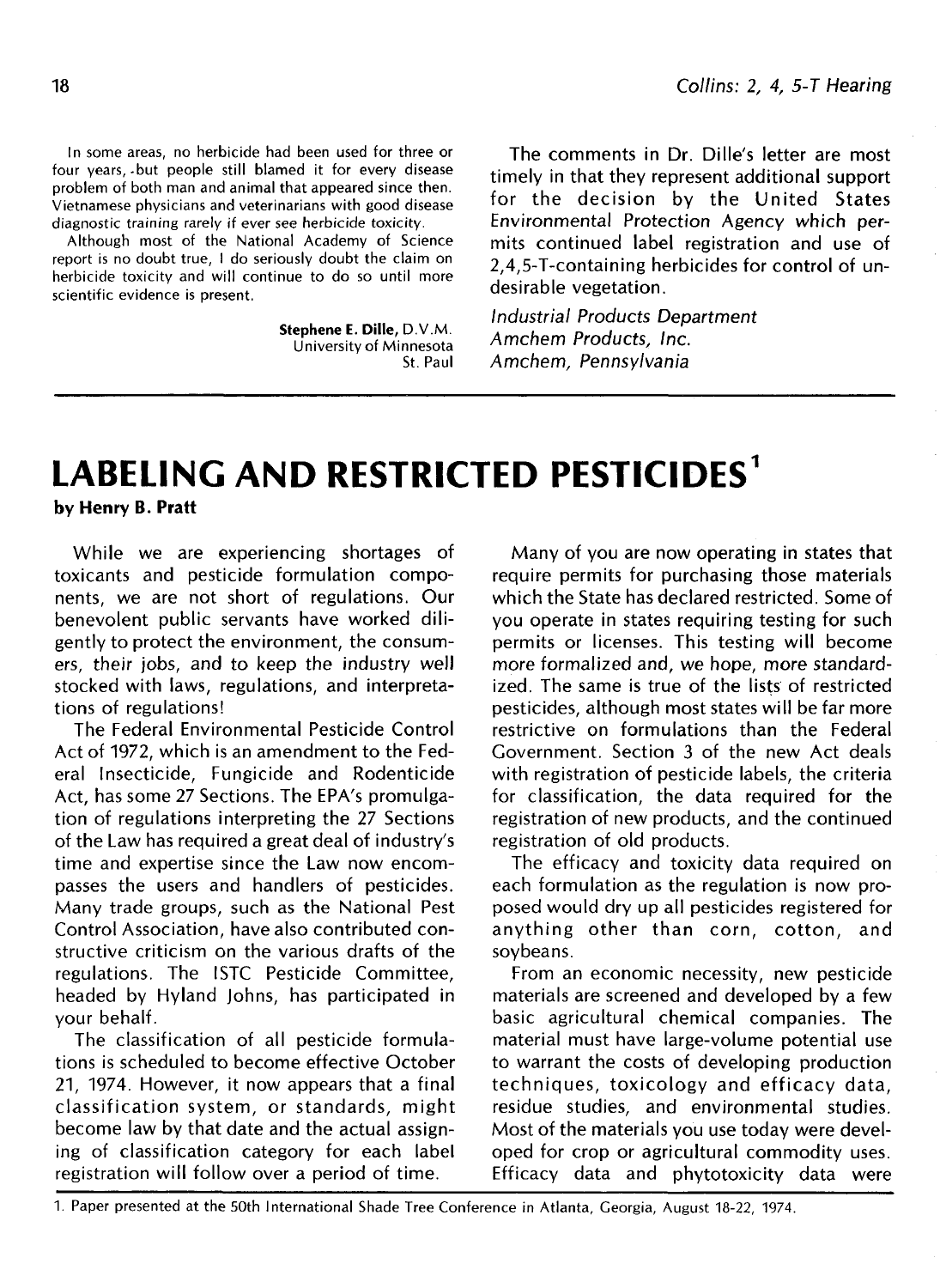expanded or extrapolated from the agriculture work to cover the uses of the nonagriculture field.

The extent of the physical, chemical, and toxicological test data required for each product with limited extrapolation from the basic data will certainly drastically reduce research and development for nonagriculture uses.

This research and development deterrent is further magnified by the proposed regulations on experimental use permits. These proposals, covered in Section 5, have been vehemently criticized by both industry and the state extension services. Hopefully, the final regulations will be scientifically meaningful rather than environmentalist pacifiers.

Related to these restrictions that will limit or reduce the products labeled for turf and shade tree uses is the statement that is presently on newer labels and that must appear on all labels according to Section 3, "It is a violation of Federal Law to use this product in a manner inconsistent with its labeling."

There will be thousands of uses of pesticides that are not covered by any federally approved label. All insects and diseases on the thousands of host plants can never be covered. All weeds are not specifically named on each herbicide. Yet, for using pesticides and herbicides not so labeled, even on nonfood crops where there is no residue problem, you are in violation of the federal law if you use a product inconsistent with the label on that product.

This problem has been consistently presented to EPA personnel at all levels by Land Grant Colleges, State Extension Services, the Farm Bureau, trade associations such as the National Pest Control Association, National Agricultural Chemicals Association, American Association of Pesticide Control Officials, and others.

EPA always says that it is aware of the problem and the EPA is working with the USDA to minimize minor crop registration problems. Nothing is ever said, or put into writing, that similar insects on similar host plants in similar environments to those named on a label may be legally controlled with the same product.

The structural pest control industry has requested that the administrator provide an interpretation that a pesticide, which is registered for use against a named pest or pest group within, under or in a building or other structure, may be used in the same manner against other pests occurring in the same location as the named pests and that such does not constitute use inconsistent with the label as defined in Section 12(a) (2) (g).

I believe it would be helpful for this Association to draft a similar request as it would apply to shade trees, ornamentals, flowers, and turf, and to the application of industrial herbicides.

Some optimist in our industry felt that this year's gasoline shortage had seriously damaged the credibility of the environmentalists. Thus, their influence in regulatory and legislative activities would be weakened.

Unfortunately, this has not happened. Long Island, New York has been plagued with an unusually heavy infestation of ticks. The news media even touched lightly on the relation of the tick population and Rocky Mountain spotted fever, yet environmentalists influenced the cancellation of a diazinon control program. This is but an example.

Environmentalists are still actively participating in a influencing surveys, hearings, public relations programs, etc. These surveys, hearings, and programs greatly influence the politicians and the bureaucrats who promulgate the laws and regulations the pesticide formulators and users have to live with.

As individual businessmen and as members of trade associations, you must know what is going on in your communities that will affect you. Then you must be sure that your side is heard by the authorities.

You have heard or read about the study that showed the greatest cause of pesticide pollution was from suburban use, and not the farm use, of agricultural chemicals. When we consider the vast acreage of farm land treated with pesticides and compare that area to the nonfarm suburban areas, most of which are never treated, it seems that the conclusion of the quoted report must be misleading.